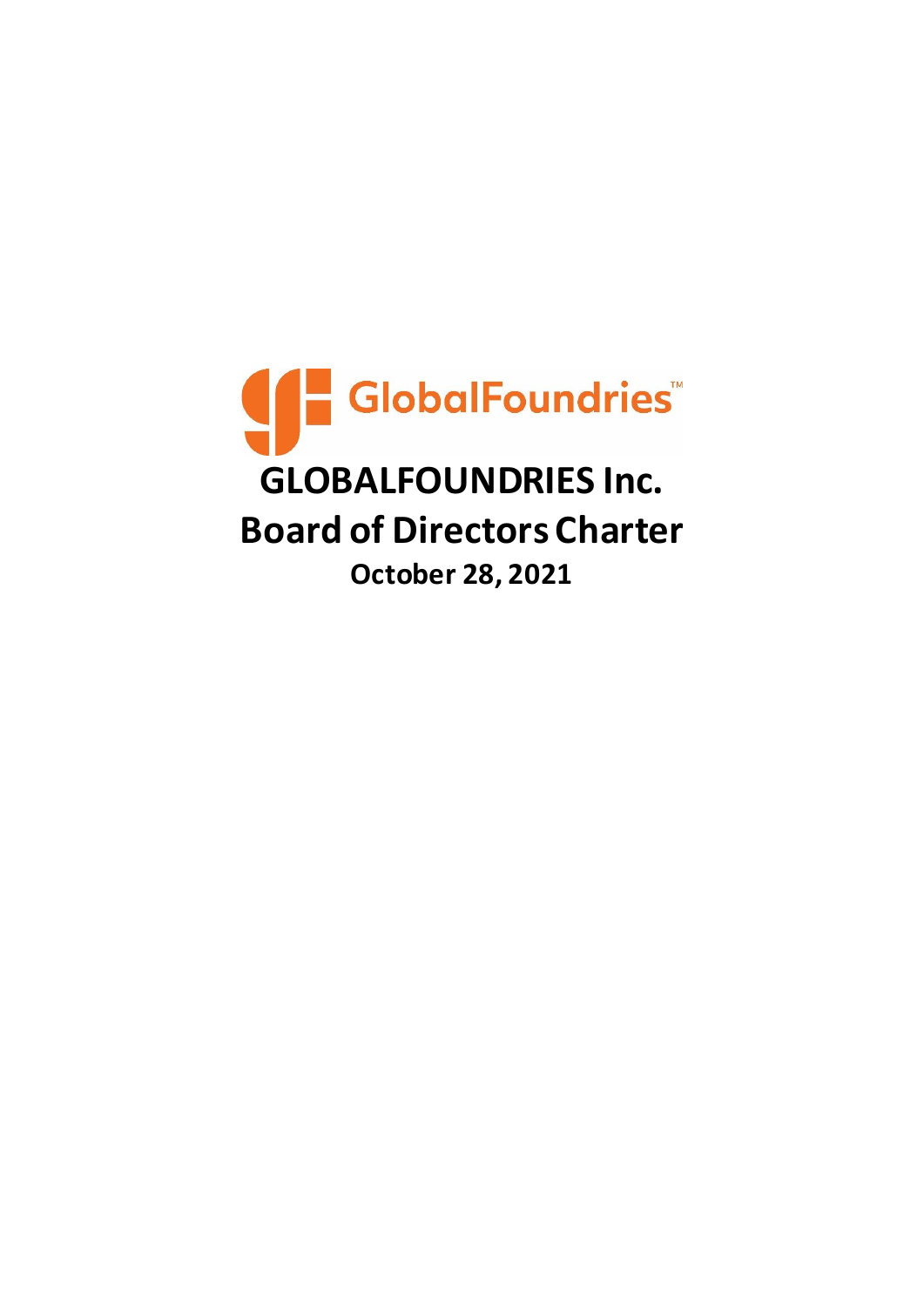## **1. OBJECTIVE OF THIS CHARTER**

This Board of Directors Charter (the "Charter") sets out the roles, responsibilities, structures, and processes of the Board of Directors (the "Board")of GLOBALFOUNDRIES Inc. (the "Company"), subject to the Company's constitutional documents and any shareholders' agreement.

# **1. PURPOSE OF THE BOARD OF DIRECTORS**

The Board, elected by the shareholders, has a mandate to provide entrepreneurial leadership to, and, oversee the management of the Company, and is the ultimate decision-making body of the Company, except with respect to matters reserved to the shareholders of the Company. This includes approving the Company's strategic plan, annual budget, capital expenditures and investments, funding requirements, selecting and evaluating the Chief Executive Officer, developing succession plans for senior management, providing risk oversight, setting the ethical 'tone at the top' and providing oversight of the overall system of internal control, governance and compliance.

# **2. STRUCTURE AND OPERATION**

## **2.1 Composition**

- (i) The Directors will be elected by the shareholders of the Company. The Board shall consist of both Executive and Non-Executive Directors. The Board shall represent an appropriate mix and balance of skills, experience, independence, and knowledge of the Company. Subject to any applicable and utilized exemptions provided by the listing rules of the Nasdaq Stock Market (the "Listing Rules"), at least a majority of Directors shall be independent, as defined by the Listing Rules and determined by the Board in the exercise of its business judgment in light of all the facts and circumstances.
- (ii) The number of Directors shall be dictated by the Company's constitutional documents.

## **2.2 Chairperson**

- (i) The Chairperson should not also hold the position of the Chief Executive Officer or any other Executive role in the company.
- (ii) The Chairperson is required to provide leadership and direction to the Board, where needed, to manage the relationships between the Directors and preside over Board meetings ensuring that decisions are made in a timely and considered manner, that all Directors engage with the decisions being taken and that in doing so Directors are able to fulfil their fiduciary duties.
- (iii) The Chairperson shall set the agenda for Board meetings along with the Chief Executive Officer and the Company Secretary and ensure that all Directors have all the information they need or supporting documents in advance of Board meetings.
- (iv) The Chairperson will oversee the evaluation process of the Board as directed by the shareholders so as to ensure that the Board is functioning as an effective body.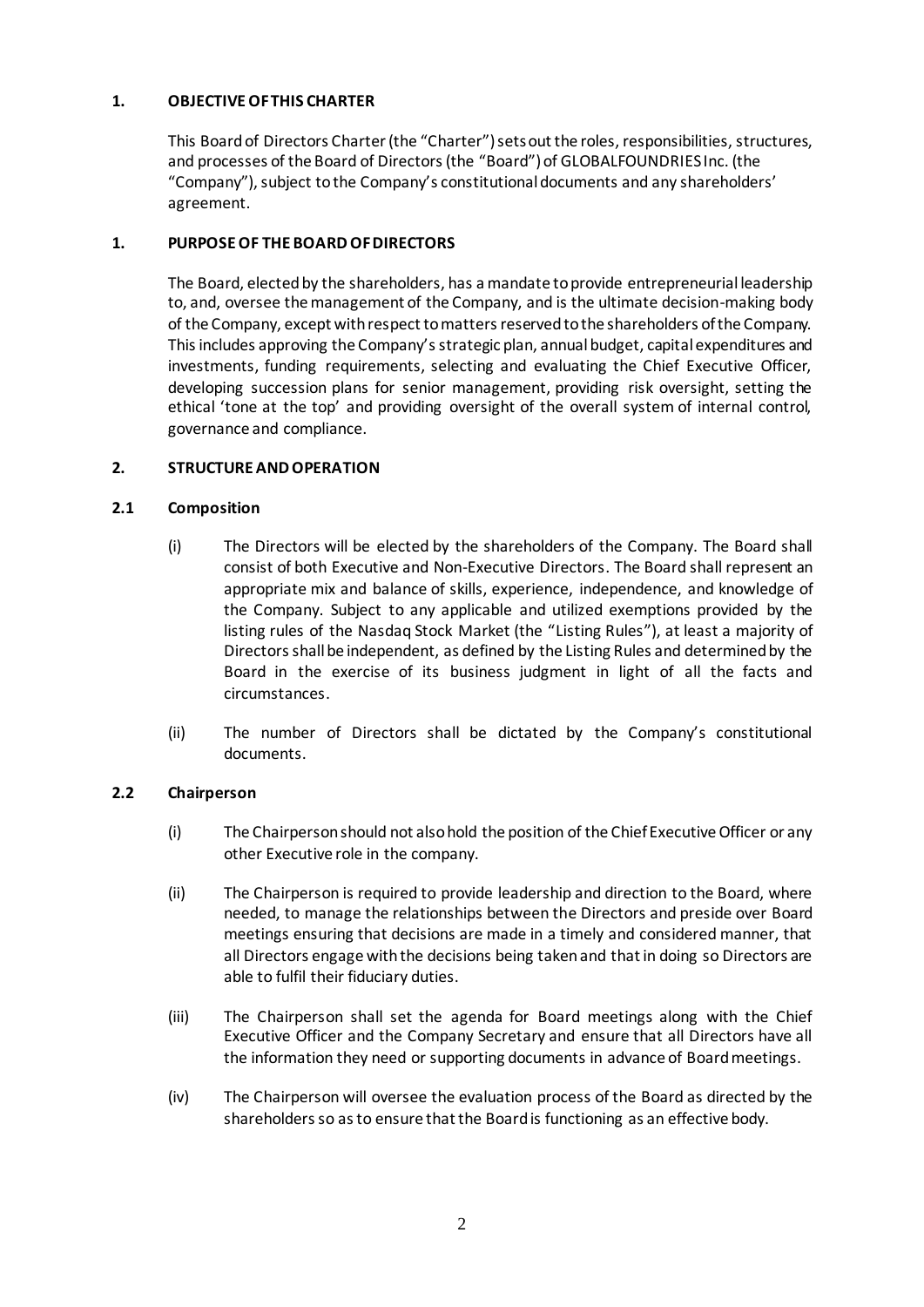### **2.3 Executive Directors**

- (i) Executive Directors shall be Board members who have day-to-day roles in the management of the Company and should have a detailed understanding of how the Company functions.
- (ii) Executive Directors are required to provide technical knowledge based on their experience with the Company to aid Board decisions.
- (iii) Like all Directors, Executive Directors shall act at all times in accordance with the fiduciary duties owed by them to the Company and Shareholders.

### **2.4 Non-Executive Directors**

- (i) Non-Executive Directors shall be Board members who are not directly involved with the day-to-day management of the Company.
- (ii) Amongst other things, the Non-Executive Directors' role shall be to scrutinize the performance of the Company's management and the integrity of the financial reporting and controls in place. Any concerns that Non-Executive Directors have in relation to the functioning of the Company shall be recorded in the minutes of the meetings of the Board.
- (iii) Non-Executive Directors shall ensure that they maintain their independence from management and their integrity at all times (e.g., management may not interfere with the exercise of independent judgment in carrying out the responsibilities of the Non-Executive Directors), in the event that this is compromised they must declare it to the Board and have it recorded in the meeting minutes.
- (iv) Like all Directors, Non-Executive Directors shall act at all times in accordance with their fiduciary duties owed by them to the Company and Shareholders.

## **2.5 Company Secretary**

- (i) The Company Secretary shall be responsible for the administrative side of Board activities and shall, among other things, provide support to the Chairperson in this respect. These responsibilities includes the following:
	- a) Preparing draft Board agendas and receiving input from the Chairperson and the Chief Executive Officer as to the content and form of the agenda;
	- b) Providing all Directors with a copy of the agenda and all supporting documentation and any pre-reading material prior to the intended date for such meeting;;
	- c) Taking detailed minutes of the proceedings and resolutions of all Board meetings and decisions and circulating to all Directors for review;
	- d) Retaining a complete set of all Board / Board Committee minutes or resolutions passed by the Board; and
	- e) Issuing certified extracts of Board / Board Committee decisions as and when needed.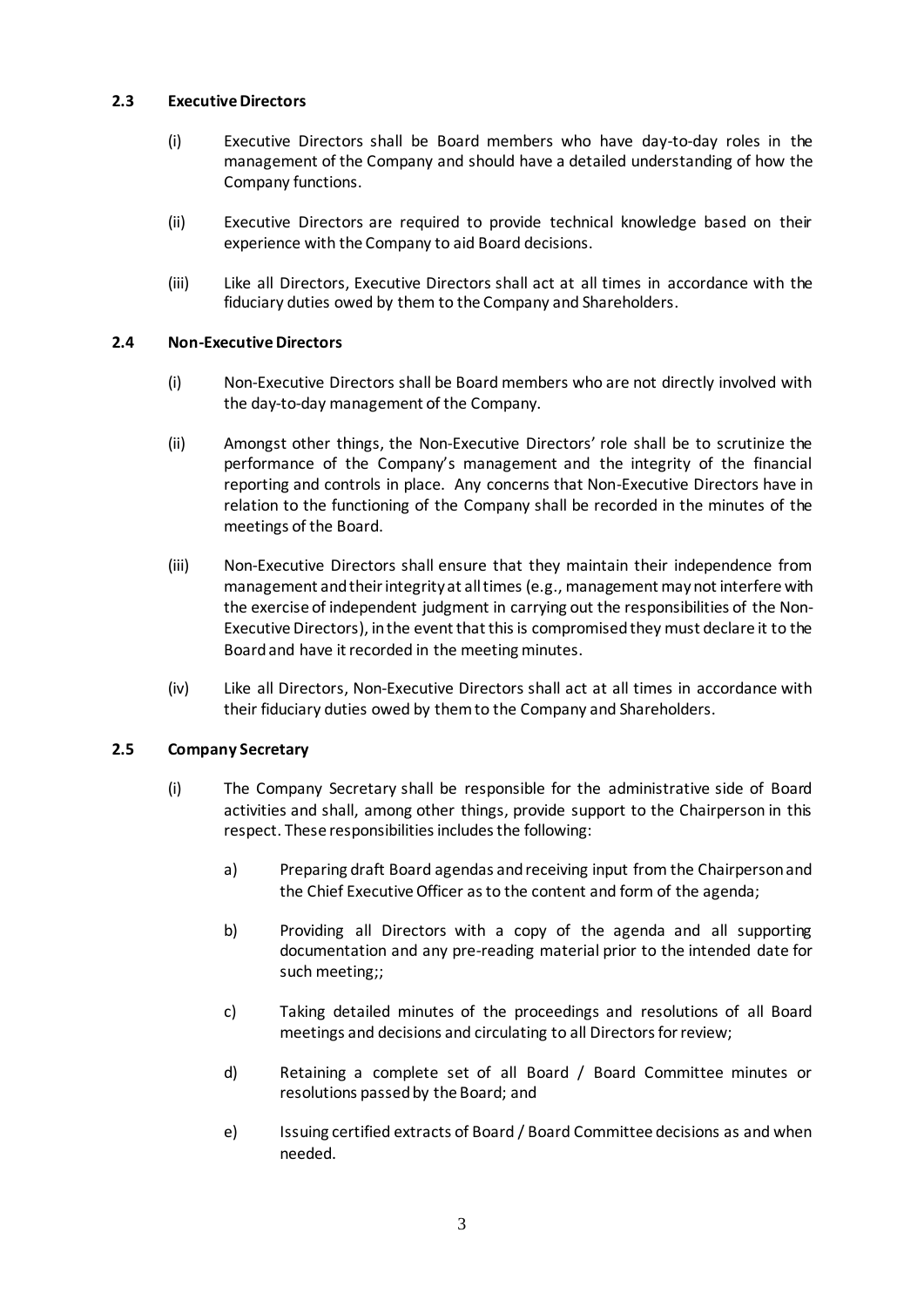- (ii) The Company Secretary shall be responsible for the implementation and maintenance of the Company's corporate governance policies, which should be observed at Board level as well as throughout the Company. The Company Secretary shall publicize the corporate governance policies to ensure that they are widely known and understood within the Company.
- (iii) The Company Secretary should be independent and impartial in his or her capacity as an adviser to the Board on issues of process and implementation of good corporate governance.

## **2.6 Appointment of Board Members**

- (i) Board candidates shall have relevant experience or skills, such as industry experience, financial skills or leadership skills and shall also be able to allocate sufficient time to the role to ensure that they are able to discharge their duties effectively. The criteria to be considered in selecting Director nominees shall reflect at a minimum any requirements of applicable law or the Listing Rules and the terms of any shareholder agreements.
- (ii) The Board recognizes the value of diversity and strives to assemble a Board with diverse skills, professional experience, global, geographic and other perspectives, age, race, ethnicity, gender, gender identity, sexual orientation or identity, national origin and cultural background. The Board is committed to actively seeking out diverse candidates to include in the pool from which nominees for the Board are selected.
- (iii) All Directors shall be appointed for a set term after which they may be re-elected to the Board.
- (iv) If a Director is an active chief executive officer of another public company, such Director shall not serve on the Board of more than two public companies (including the Company), other than the company of which he or she is the chief executive officer.

#### **2.7 Induction and Training**

The Chairperson shall, with the help of the Company Secretary, ensure that any Director appointed to the Board be given an induction on the Company and its operations and the Board.

#### **3. DUTIES**

#### **3.1 Responsibilities**

The main duties of the Board include the following:

- (i) Deciding on Company strategy, major investments/projects, and business plans;
- (ii) Monitoring the Company's performance and health (including financial and nonfinancial performance metrics);
- (iii) Determining the company's risk appetite and monitoring the Company's risk management and mitigation plans;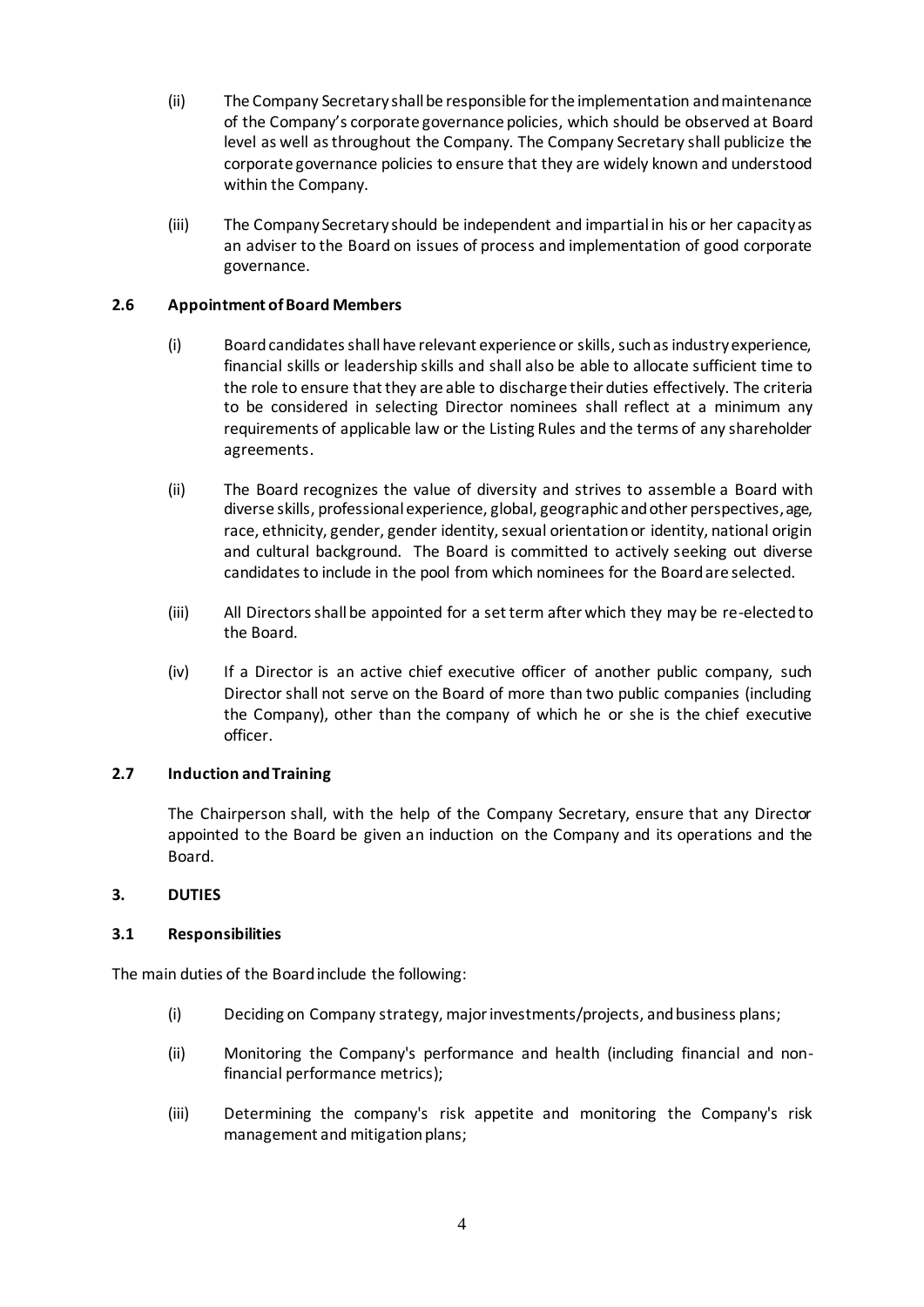- (iv) Determining the executive management structure, the compensation of executive management, talent management, human resource strategy and succession planning;
- (v) Actively supervising the management of the company's reputation including engagement with key stakeholders, communities etc.;
- (vi) Ensuring compliance with relevant statutes, rules and regulations;
- (vii) Ensuring that corporate governance standards are implemented and maintained including relevant policies; and
- (viii) Ensuring that obligations, including reporting, to shareholders are met.

### **3.2 Conflict of Interest**

In the event of a conflict of interest arising, the conflict should be reported to the Board or the Board Committees (as the case may be) and recorded in the relevant Board / Board Committee minutes.

### **4. MEETINGS AND DECISION MAKING**

### **4.1 Meetings (subject always to the Company's constitutional documents)**

- (i) The Board will meet at regular intervals or as when deemed necessary.
- (ii) The Chairperson and Company Secretary, along with the Chief Executive Officer, shall be responsible for preparing the agenda, providing notice of the meeting and circulating supporting materials.
- (iii) The notice of a Board meeting shall confirm the venue, date and time of the meeting and shall be accompanied by an agenda of the business to be transacted at the meeting. Any matter not on the agenda may be raised at the meeting with the consent of the Chairperson.
- (iv) In advance of all meetings Directors should ensure that that they have taken time to prepare for each meeting, this includes reviewing the agenda, reading all supporting materials provided and undertaking any preparatory research required regarding the items on the agenda.
- (v) The quorum at meetings of the Board shall be a majority of members present, in person or proxy, subject to any shareholders' agreement. Members may attend by video-conference or by conference phone facility provided that each member who participates is able to:
	- a) hear each of the other participating members addressing the meeting; and
	- b) if he or she so wishes, address all of the other participating members simultaneously.
- (vi) A Director may by written notice to the Secretary appoint another Director in respect of a particular Board meeting to be the proxy of such Director to attend and vote in his place at any meeting of the Board at which the Director is unable to be present. A Director may not hold more than one proxy at any one meeting.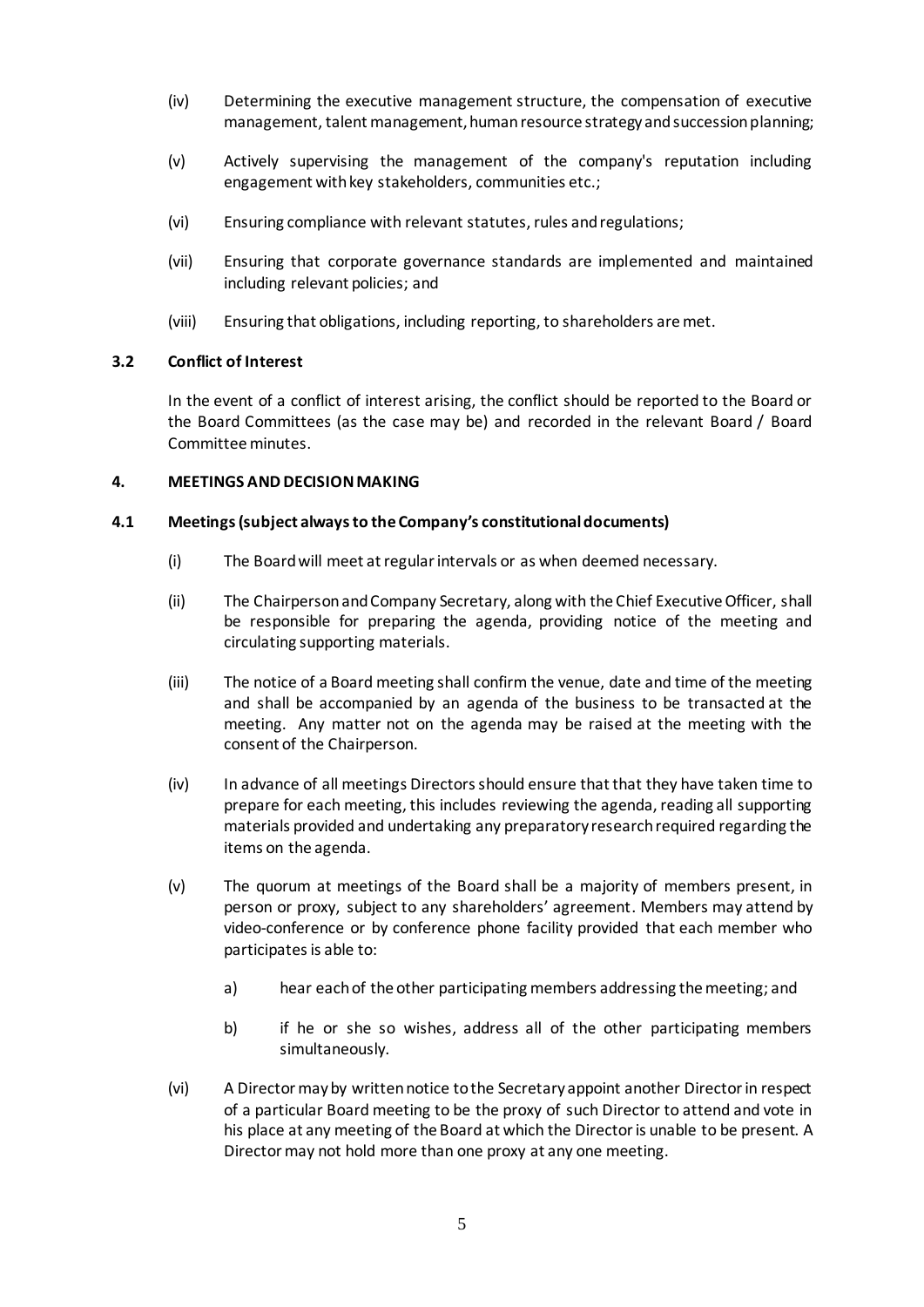- (vii) In the event the quorum requirement for a meeting of the Board is not met, the meeting shall be reconvened at such time and place as the Board shall agree with no additional written notice of the reconvened meeting required.
- (viii) Members of the Board, the Company Secretary and executive officers are entitled to be present at a meeting of the Board. The Board shall, however, have the discretion to decide if the executive officers are not required to attend any Board meeting in respect of certain matters or who else may be invited to attend for all or part of any meeting, as and when appropriate.
- (ix) During meetings Directors should be diligent to not fall into the habit of following group consensus and should be mindful to:
	- a) act with conviction;
	- b) participate actively in the discussions held at meetings;
	- c) be constructively critical and actively express independent thought;
	- d) defer on an agenda item or request additional time to consider matters being discussed when adequate information has not been presented to make an informed decision; and
	- e) be willing to probe the executive management or auditors where necessary to obtain information needed to make Board decisions.

#### **4.2 Decision Making**

- (i) Decisions of the Board shall be determined by the relevant Company's constitutional documents.
- (ii) Resolutions evidencing decisions of the Board, signed by the members of the Board participating at the meeting or approved via electronic mail by a majority of Board members, or by other legally acceptable means, shall be as valid and effective as if it had been passed at a meeting of the Board. In addition, decisions of the Board may be evidenced in the minutes of the meeting or an extract thereof, signed by the Chairperson.
- (iii) A decision approved via electronic mail shall be filed with the minutes of the proceedings of the Board.

### **5. BOARD COMMITTEES**

If considered appropriate the Board may create various Board Committees to deal with audit, risk and compliance, remuneration and such other matters as may be required. Board members may be nominated to sit on these committees. Each Board Committee shall have its own charter.

#### **6. DIRECTOR COMPENSATION**

The form and amount of Director compensation and perquisites shall be determined by the Nominating & Governance Committee of the Board in accordance with the principles contained in its charter or any related policies.